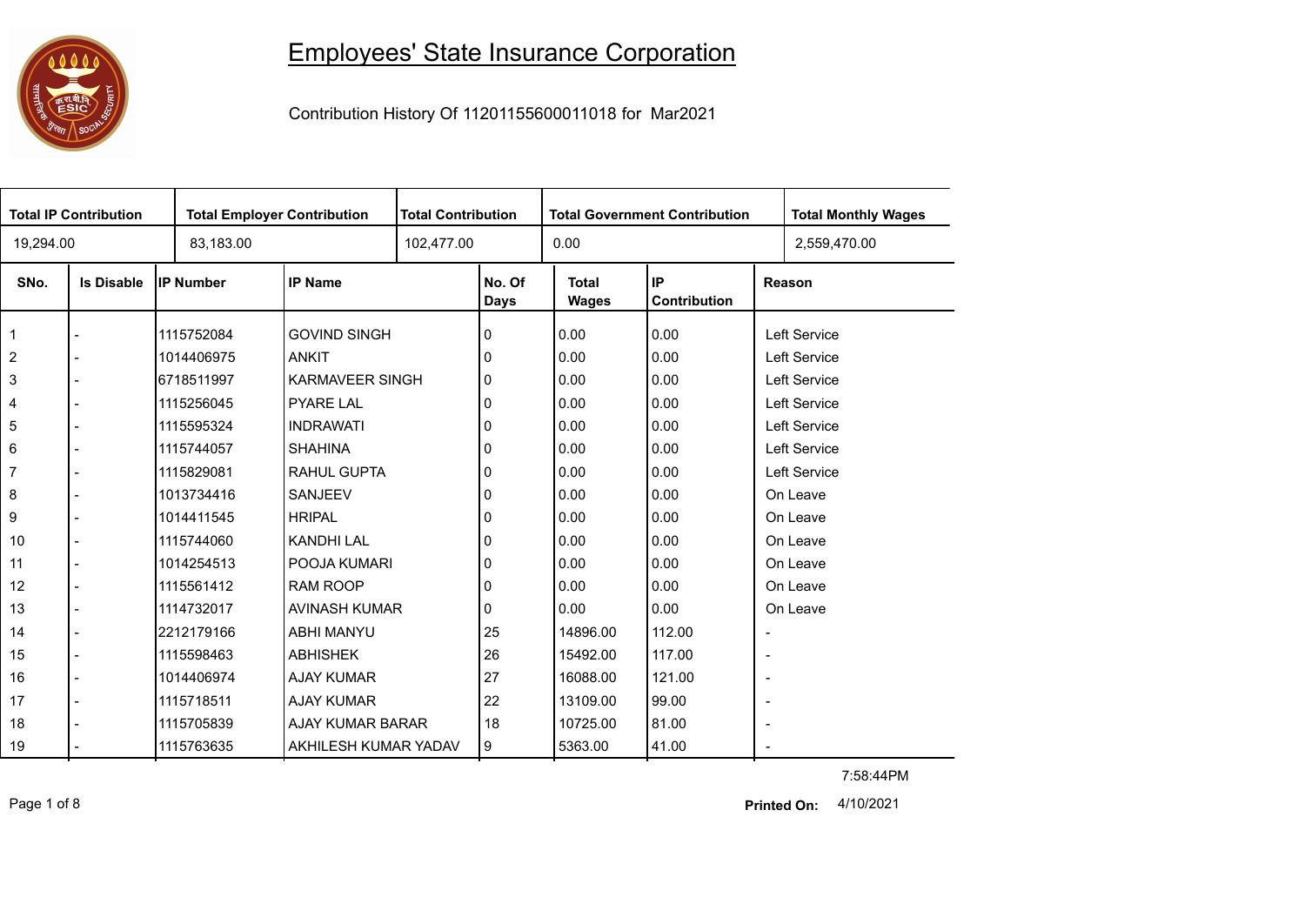| SNo. | <b>Is Disable</b> | <b>IP Number</b> | <b>IP Name</b>                       | No. Of<br><b>Days</b> | Total<br><b>Wages</b> | IP<br><b>Contribution</b> | <b>Reason</b>  |
|------|-------------------|------------------|--------------------------------------|-----------------------|-----------------------|---------------------------|----------------|
| 20   |                   | 1115814988       | <b>AKSHAY KUMAR</b>                  | 26                    | 15492.00              | 117.00                    | $\blacksquare$ |
| 21   |                   | 1115746139       | <b>AMARESH KUMAR</b>                 | 27                    | 16088.00              | 121.00                    |                |
| 22   |                   | 1115523790       | <b>AMIT KUMAR</b>                    | 26                    | 15492.00              | 117.00                    |                |
| 23   |                   | 1013684162       | <b>ANIL KUMAR</b>                    | 25                    | 14896.00              | 112.00                    |                |
| 24   |                   | 2016235962       | ANIL KUMAR PANDEY                    | 25                    | 14896.00              | 112.00                    |                |
| 25   |                   | 1014012415       | <b>ANIRUDH</b>                       | 26                    | 15492.00              | 117.00                    |                |
| 26   |                   | 1115201046       | <b>ANITA</b>                         | 26                    | 15492.00              | 117.00                    |                |
| 27   |                   | 1014178107       | <b>ANUBHAV SINGH</b>                 | 24                    | 14300.00              | 108.00                    |                |
| 28   |                   | 1013926537       | ANUJ SHARMA                          | 23                    | 13704.00              | 103.00                    |                |
| 29   |                   | 1115050846       | <b>ARUN KUMAR</b>                    | 26                    | 15492.00              | 117.00                    |                |
| 30   |                   | 1115201020       | <b>ARUN YADAV</b>                    | 25                    | 14896.00              | 112.00                    |                |
| 31   |                   | 1114732018       | <b>ASHA DAS</b>                      | 25                    | 14896.00              | 112.00                    |                |
| 32   |                   | 1115643538       | <b>ATUL</b>                          | 19                    | 11321.00              | 85.00                     |                |
| 33   |                   | 1115809445       | ATUL CHAUHAN                         | 27                    | 16088.00              | 121.00                    |                |
| 34   |                   | 1115583864       | <b>AZAD</b>                          | 22                    | 13109.00              | 99.00                     |                |
| 35   |                   | 1014375658       | <b>BAMBAM KUMAR</b><br><b>PASWAN</b> | 26                    | 15492.00              | 117.00                    |                |
| 36   |                   | 1115643544       | <b>BHANU PRATAP SINGH</b>            | 26                    | 15492.00              | 117.00                    |                |
| 37   |                   | 1114287403       | <b>BHARAT KUMAR</b>                  | 12                    | 7150.00               | 54.00                     |                |
| 38   |                   | 1115797117       | <b>BIKRANT KUMAR</b>                 | 27                    | 16088.00              | 121.00                    |                |
| 39   |                   | 1115070046       | <b>BRAJENDRA KUMAR</b>               | 26                    | 15492.00              | 117.00                    |                |
| 40   |                   | 1014300355       | <b>BUNTY</b>                         | 23                    | 13704.00              | 103.00                    |                |
| 41   |                   | 1013634472       | <b>CHANDER PAL</b>                   | 24                    | 14300.00              | 108.00                    |                |
| 42   |                   | 1115270875       | <b>CHANDNI</b>                       | 27                    | 16088.00              | 121.00                    |                |
| 43   |                   | 2015886050       | CHHOTU KUMAR GUPTA                   | 18                    | 10725.00              | 81.00                     |                |
| 44   |                   | 1115577541       | <b>DEEPAK</b>                        | 25                    | 14896.00              | 112.00                    |                |
| 45   |                   | 1114211996       | <b>DEVRAJ</b>                        | 26                    | 15492.00              | 117.00                    |                |
| 46   |                   | 1115112932       | <b>DILIP KUMAR</b>                   | 27                    | 16088.00              | 121.00                    |                |
| 47   |                   | 1114348227       | <b>GOPAL</b>                         | 23                    | 13704.00              | 103.00                    |                |
| 48   |                   | 1115710147       | <b>HARIBILASH SINGH</b>              | 26                    | 15492.00              | 117.00                    |                |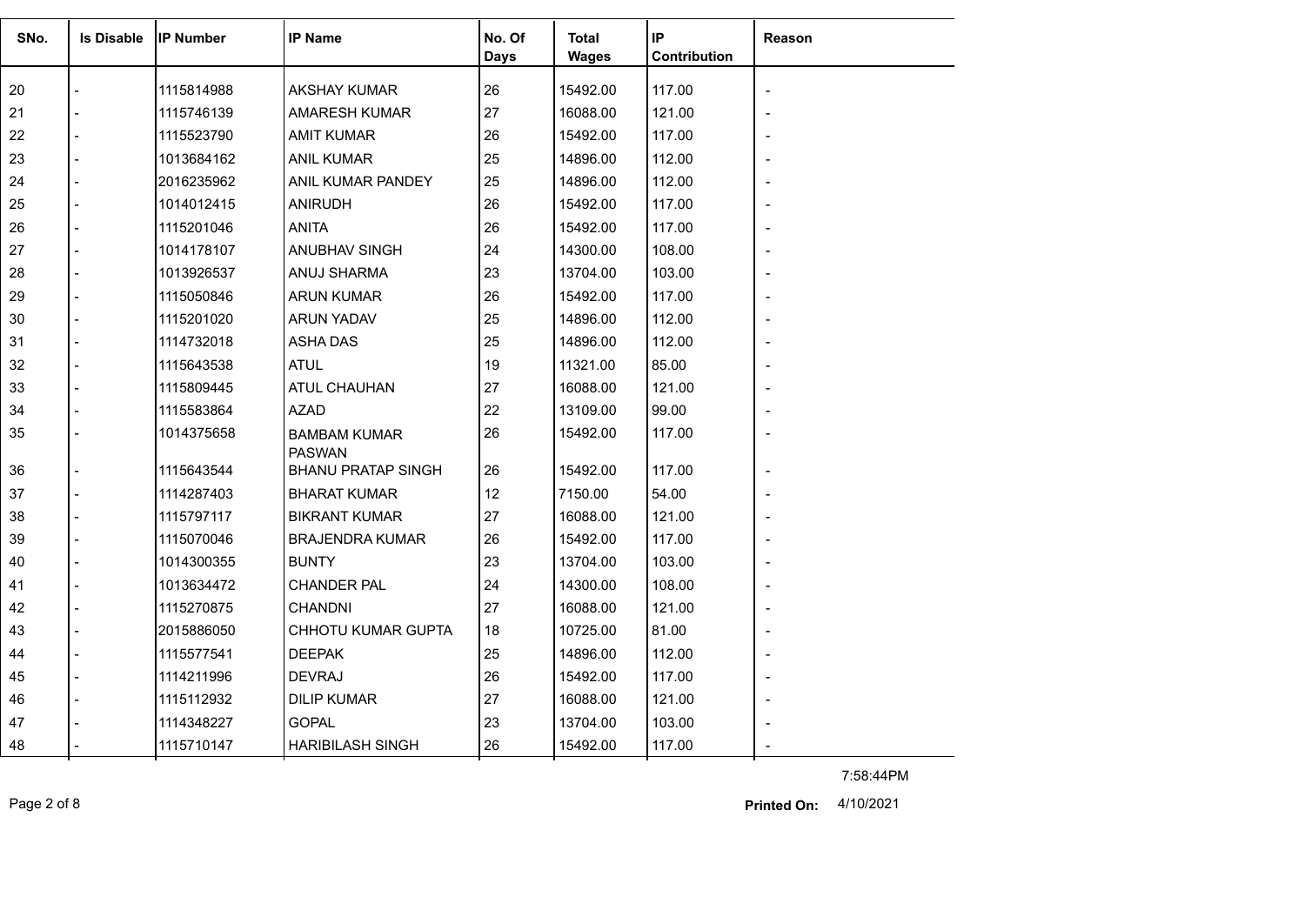| SNo. | <b>Is Disable</b> | <b>IP Number</b> | <b>IP Name</b>         | No. Of<br><b>Days</b> | Total<br><b>Wages</b> | IP<br>Contribution | Reason         |
|------|-------------------|------------------|------------------------|-----------------------|-----------------------|--------------------|----------------|
| 49   |                   | 1115455377       | <b>HARISH KUMAR</b>    | 26                    | 15492.00              | 117.00             |                |
| 50   |                   | 1113845761       | <b>HARISH</b>          | 26                    | 15492.00              | 117.00             |                |
| 51   |                   | 1013879303       | <b>HEMA SAXENA</b>     | 23                    | 13704.00              | 103.00             |                |
| 52   |                   | 1115744084       | <b>IMRAN KHAN</b>      | 26                    | 15492.00              | 117.00             |                |
| 53   |                   | 1013687530       | <b>JAGJEEVAN</b>       | 20                    | 11917.00              | 90.00              |                |
| 54   |                   | 1114348252       | <b>JAI BHAGWAN</b>     | 24                    | 14300.00              | 108.00             |                |
| 55   |                   | 1014392594       | KAILASH DEVI           | 27                    | 16088.00              | 121.00             |                |
| 56   |                   | 1115749639       | <b>KANCHAN</b>         | 26                    | 15492.00              | 117.00             |                |
| 57   |                   | 1115219682       | <b>KAPIL</b>           | 25                    | 14896.00              | 112.00             |                |
| 58   |                   | 1115396112       | <b>KARTIK</b>          | 25                    | 14896.00              | 112.00             |                |
| 59   |                   | 1115595345       | <b>KOMAL KUMARI</b>    | 26                    | 15492.00              | 117.00             |                |
| 60   |                   | 1115749638       | <b>KRANTI</b>          | 26                    | 15492.00              | 117.00             |                |
| 61   |                   | 1115612873       | <b>KULDEEP KUMAR</b>   | 27                    | 16088.00              | 121.00             |                |
| 62   |                   | 1014012424       | <b>LOKENDER KUMAR</b>  | 27                    | 16088.00              | 121.00             |                |
| 63   |                   | 1114211758       | <b>MAMTA</b>           | 27                    | 16088.00              | 121.00             |                |
| 64   |                   | 1115219688       | <b>MANISH KUMAR</b>    | 26                    | 15492.00              | 117.00             |                |
| 65   |                   | 1115693287       | <b>MANISH KUMAR</b>    | 23                    | 13704.00              | 103.00             |                |
| 66   |                   | 1115744068       | <b>MANMOHAN SINGH</b>  | 26                    | 15492.00              | 117.00             |                |
| 67   |                   | 1115577516       | <b>MANOJ KUMAR</b>     | 26                    | 15492.00              | 117.00             |                |
| 68   |                   | 2016038892       | <b>MANOJ</b>           | 24                    | 14300.00              | 108.00             |                |
| 69   |                   | 1014335081       | <b>MANOJ KUMAR SAH</b> | 26                    | 15492.00              | 117.00             |                |
| 70   |                   | 1115595365       | <b>MANOJ PASWAN</b>    | 25                    | 14896.00              | 112.00             |                |
| 71   |                   | 1114211229       | <b>MANTU</b>           | 21                    | 12513.00              | 94.00              |                |
| 72   |                   | 1114806728       | MD RIZWAN ALAM         | 26                    | 15492.00              | 117.00             |                |
| 73   |                   | 1014046979       | MOHD. KURBAN           | 26                    | 15492.00              | 117.00             |                |
| 74   |                   | 1115744071       | MOHIT KUMAR GUPTA      | 24                    | 14300.00              | 108.00             | $\blacksquare$ |
| 75   |                   | 1115744063       | <b>MOHIT SHARMA</b>    | 24                    | 14300.00              | 108.00             |                |
| 76   |                   | 1115561340       | MUINUDDEEN             | 26                    | 15492.00              | 117.00             |                |
| 77   |                   | 1115634387       | <b>MUKESH KUMAR</b>    | 27                    | 16088.00              | 121.00             |                |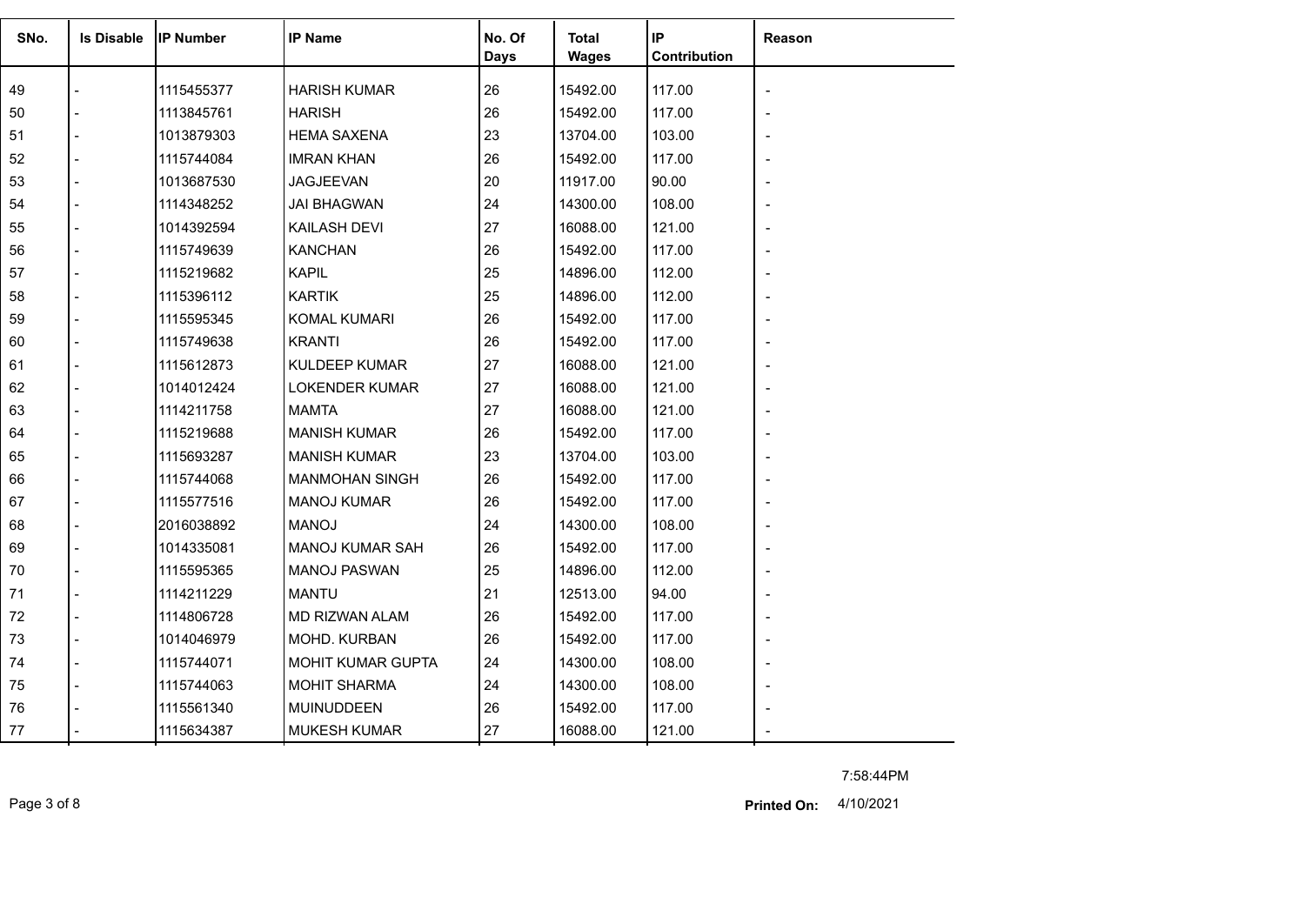| SNo. | <b>Is Disable</b> | <b>IIP Number</b> | <b>IP Name</b>                       | No. Of<br>Days | <b>Total</b><br><b>Wages</b> | IP<br>Contribution | Reason |
|------|-------------------|-------------------|--------------------------------------|----------------|------------------------------|--------------------|--------|
| 78   |                   | 1014178106        | <b>MUKESH KUMAR GUPTA</b>            | 26             | 15492.00                     | 117.00             |        |
| 79   |                   | 1115809555        | <b>MUKESH KUMAR</b><br><b>PODDAR</b> | 26             | 15492.00                     | 117.00             |        |
| 80   |                   | 2016634914        | <b>MUNNI DEVI</b>                    | 24             | 14300.00                     | 108.00             |        |
| 81   |                   | 1014046981        | MURTAZA ANSARI                       | 24             | 14300.00                     | 108.00             |        |
| 82   |                   | 1013634351        | <b>NARENDER</b>                      | 24             | 14598.00                     | 110.00             |        |
| 83   |                   | 1013823274        | <b>NEELAM</b>                        | 24             | 14300.00                     | 108.00             |        |
| 84   |                   | 1014411542        | <b>NEERAJ</b>                        | 5              | 2979.00                      | 23.00              |        |
| 85   |                   | 1115523767        | <b>NEERAJ KUMAR</b>                  | 27             | 16088.00                     | 121.00             |        |
| 86   |                   | 1115543485        | NIPU DEVI                            | 26             | 15492.00                     | 117.00             |        |
| 87   |                   | 1014193451        | ONKAR KUMAR PASWAN                   | 25             | 14896.00                     | 112.00             |        |
| 88   |                   | 1114420800        | <b>PARDEEP</b>                       | 25             | 14896.00                     | 112.00             |        |
| 89   |                   | 1115577534        | PRADEEP KUMAR SINGH                  | 24             | 17351.00                     | 131.00             |        |
| 90   |                   | 1115093056        | PAVNESH KUMAR                        | 26             | 15492.00                     | 117.00             |        |
| 91   |                   | 1114211976        | <b>PAWAN</b>                         | 26             | 15492.00                     | 117.00             |        |
| 92   |                   | 1115561375        | PINTU GAUTAM                         | 26             | 15492.00                     | 117.00             |        |
| 93   |                   | 1013847198        | <b>PRABHA</b>                        | 25             | 14896.00                     | 112.00             |        |
| 94   |                   | 1115270867        | PREMNARAYAN                          | 27             | 16088.00                     | 121.00             |        |
| 95   |                   | 1014091977        | PUSHPA DEVI                          | 22             | 13109.00                     | 99.00              |        |
| 96   |                   | 1014092601        | <b>MD RABBANI</b>                    | 27             | 16088.00                     | 121.00             |        |
| 97   |                   | 1115396117        | RAGHUNANDAN KUMAR                    | 14             | 8342.00                      | 63.00              |        |
| 98   |                   | 1115763625        | RAHUL KARARA                         | 25             | 14896.00                     | 112.00             |        |
| 99   |                   | 1115561362        | RAHUL KUMAR                          | 27             | 16088.00                     | 121.00             |        |
| 100  |                   | 1114591633        | <b>RAJA RAM</b>                      | 25             | 14896.00                     | 112.00             |        |
| 101  |                   | 1115622121        | <b>RAJEEV KUMAR</b>                  | 27             | 16088.00                     | 121.00             |        |
| 102  |                   | 1115797142        | <b>RAJNI</b>                         | $\overline{7}$ | 4171.00                      | 32.00              |        |
| 103  |                   | 1014115969        | <b>RAJU</b>                          | 26             | 15492.00                     | 117.00             |        |
| 104  |                   | 1115675447        | RAJU KUMAR                           | 23             | 13704.00                     | 103.00             |        |
| 105  |                   | 1114348256        | <b>RAJU KUMAR</b>                    | 24             | 14300.00                     | 108.00             |        |
| 106  |                   | 1115619467        | RAJU SHARMA                          | 26             | 15492.00                     | 117.00             |        |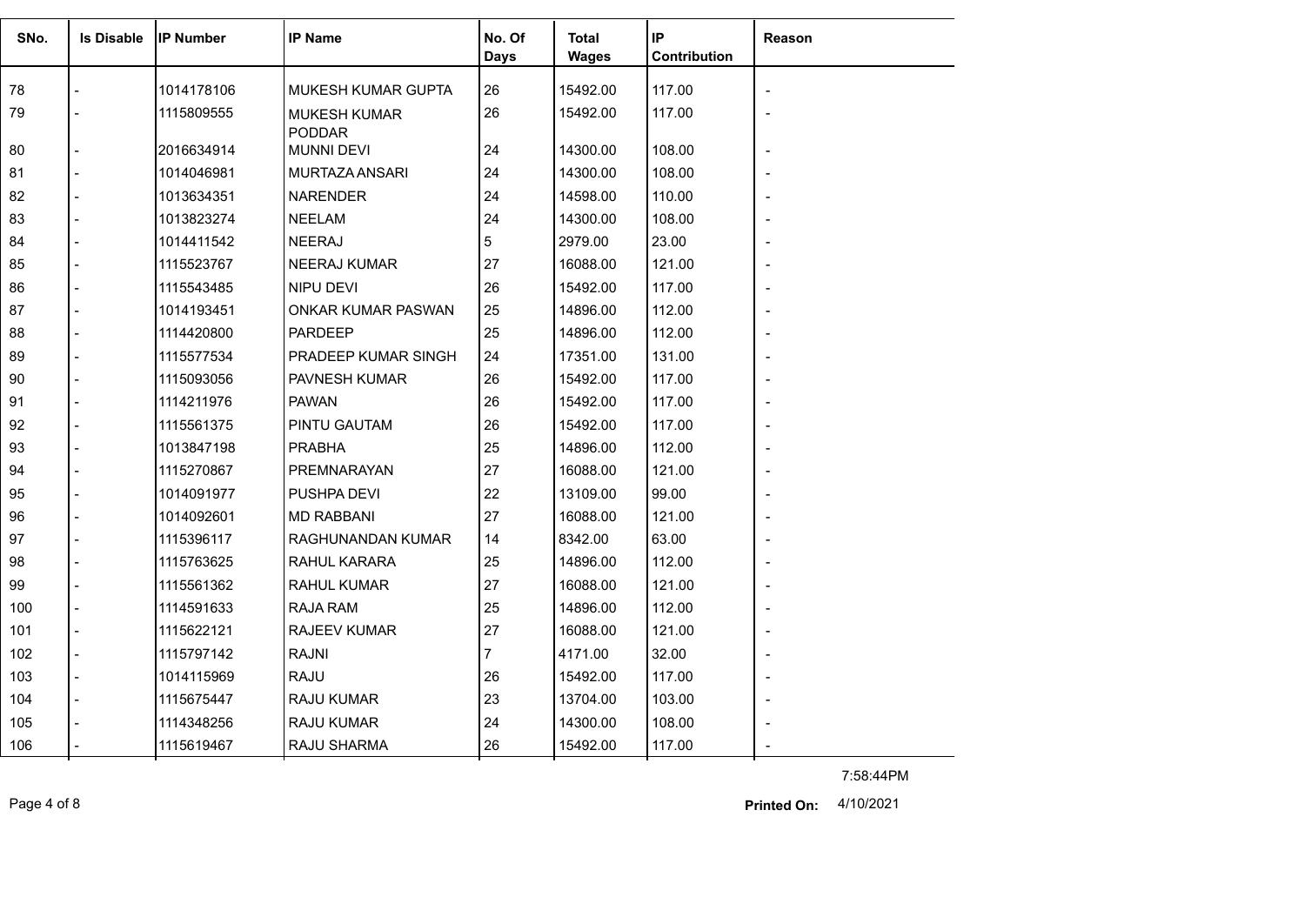| SNo. | <b>Is Disable</b> | <b>IP Number</b> | <b>IP Name</b>                | No. Of<br><b>Days</b> | Total<br><b>Wages</b> | IP<br>Contribution | <b>Reason</b>            |
|------|-------------------|------------------|-------------------------------|-----------------------|-----------------------|--------------------|--------------------------|
| 107  |                   | 1014203077       | <b>RAKESH KUMAR</b>           | 26                    | 15492.00              | 117.00             | $\overline{\phantom{a}}$ |
| 108  |                   | 1115595296       | RAKESH KUMAR JHA              | 26                    | 15492.00              | 117.00             |                          |
| 109  |                   | 1115433634       | <b>RAKESH KUMAR</b>           | 26                    | 15492.00              | 117.00             |                          |
| 110  |                   | 1115797150       | <b>NAMDEV</b><br><b>RAKHI</b> | 25                    | 14896.00              | 112.00             |                          |
| 111  |                   | 1013715701       | RAM AVADH                     | 26                    | 15492.00              | 117.00             |                          |
| 112  |                   | 2213638435       | <b>RAM KUMAR</b>              | 27                    | 16088.00              | 121.00             |                          |
| 113  |                   | 1115577444       | <b>RAM KUMAR</b>              | 26                    | 15492.00              | 117.00             |                          |
| 114  |                   | 1014392595       | <b>RANDHIR</b>                | 27                    | 16088.00              | 121.00             |                          |
| 115  |                   | 1115788057       | <b>RANJIT KUMAR</b>           | 26                    | 15492.00              | 117.00             |                          |
| 116  |                   | 1014056066       | <b>RAVI KUMAR</b>             | 27                    | 16088.00              | 121.00             |                          |
| 117  |                   | 1114827115       | <b>RAVINDRA</b>               | 26                    | 15492.00              | 117.00             |                          |
| 118  |                   | 2213539046       | <b>RAVINDER KUMAR</b>         | 26                    | 15492.00              | 117.00             |                          |
| 119  |                   | 1115580451       | <b>REKHA</b>                  | 24                    | 14300.00              | 108.00             |                          |
| 120  |                   | 1115612881       | <b>RITU</b>                   | 23                    | 13704.00              | 103.00             |                          |
| 121  |                   | 1014203079       | ROHIT BHADOURIYA              | 27                    | 16088.00              | 121.00             |                          |
| 122  |                   | 1115761364       | <b>ROHIT KUMAR</b>            | 26                    | 15492.00              | 117.00             |                          |
| 123  |                   | 1014356137       | <b>RUMA</b>                   | 24                    | 14300.00              | 108.00             |                          |
| 124  |                   | 1115487433       | <b>SACHIN</b>                 | 26                    | 15492.00              | 117.00             |                          |
| 125  |                   | 1115728009       | <b>SAHIL KUMAR</b>            | 25                    | 14896.00              | 112.00             |                          |
| 126  |                   | 1114348147       | SANDEEP SINGH                 | 26                    | 18797.00              | 141.00             |                          |
| 127  |                   | 1115788062       | <b>SANJAY YADAV</b>           | 25                    | 14896.00              | 112.00             |                          |
| 128  |                   | 1115809417       | <b>SANTOSH</b>                | 27                    | 16088.00              | 121.00             |                          |
| 129  |                   | 2013005319       | <b>SANTOSH</b>                | 24                    | 17351.00              | 131.00             |                          |
| 130  |                   | 1115736560       | SARITA DEVI                   | 27                    | 16088.00              | 121.00             |                          |
| 131  |                   | 2013713287       | <b>SARVINDER</b>              | 26                    | 15492.00              | 117.00             |                          |
| 132  |                   | 1014203081       | <b>SARVESH KUMAR</b>          | 27                    | 16088.00              | 121.00             |                          |
| 133  |                   | 1114929236       | <b>SAVITRI</b>                | 23                    | 13704.00              | 103.00             |                          |
| 134  |                   | 1013505867       | <b>SHAILENDER</b>             | 25                    | 14896.00              | 112.00             |                          |
| 135  |                   | 1013823285       | <b>SHAMBHOO</b>               | 24                    | 17351.00              | 131.00             |                          |

7:58:44PM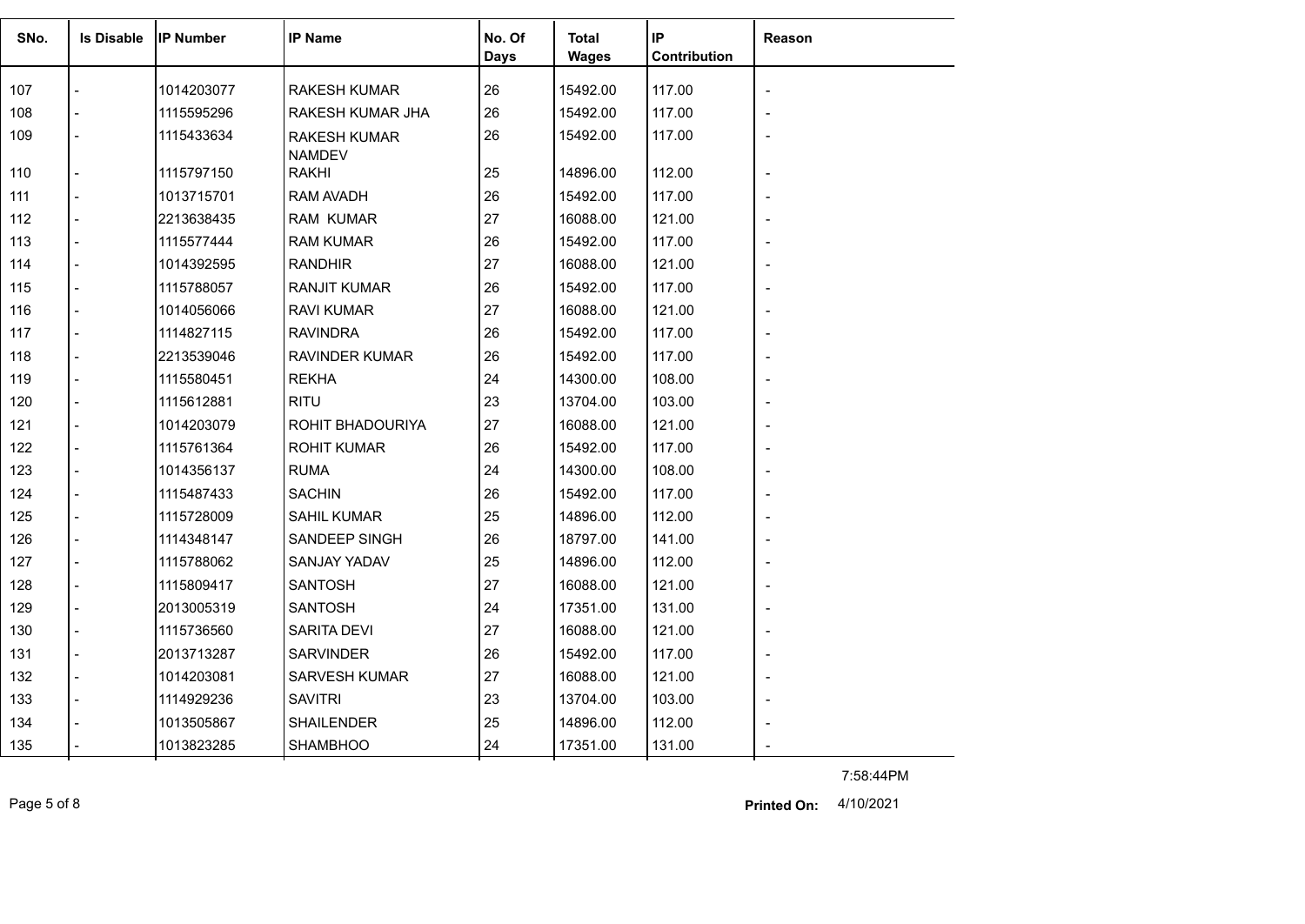| SNo. | <b>Is Disable</b> | <b>IP Number</b> | <b>IP Name</b>         | No. Of<br><b>Days</b> | Total<br><b>Wages</b> | IP<br>Contribution | Reason         |
|------|-------------------|------------------|------------------------|-----------------------|-----------------------|--------------------|----------------|
| 136  |                   | 1115595373       | SHIVAM SINGH           | 26                    | 15492.00              | 117.00             |                |
| 137  |                   | 1115577456       | <b>SHIVENDER KUMAR</b> | 18                    | 10725.00              | 81.00              |                |
| 138  |                   | 1114897129       | SHRVAN KUMAR MANDAL    | 11                    | 6554.00               | 50.00              |                |
| 139  |                   | 1115788060       | <b>SHUBHAM BERA</b>    | 25                    | 14896.00              | 112.00             |                |
| 140  |                   | 1115774957       | SONIA                  | 26                    | 15492.00              | 117.00             |                |
| 141  |                   | 1115595429       | SONU KUMAR PASVAN      | 26                    | 15492.00              | 117.00             |                |
| 142  |                   | 1114929247       | <b>SONU KUMAR</b>      | 26                    | 15492.00              | 117.00             |                |
| 143  |                   | 1115774966       | <b>SUBHASH</b>         | 27                    | 16088.00              | 121.00             |                |
| 144  |                   | 1115797092       | <b>SUBHASH</b>         | 26                    | 15492.00              | 117.00             |                |
| 145  |                   | 1115797125       | <b>SUBHASH KUMAR</b>   | 8                     | 4767.00               | 36.00              | $\blacksquare$ |
| 146  |                   | 1115093049       | SUBHASH CHANDRA        | 26                    | 15492.00              | 117.00             |                |
| 147  |                   | 1013926536       | SUDHANSHU              | 24                    | 14300.00              | 108.00             |                |
| 148  |                   | 1115797159       | <b>SUNAINA</b>         | 13                    | 7746.00               | 59.00              |                |
| 149  |                   | 1114444405       | <b>SUNIL</b>           | 27                    | 16088.00              | 121.00             |                |
| 150  |                   | 1114226715       | <b>SUNIL KUMAR</b>     | 3                     | 1788.00               | 14.00              |                |
| 151  |                   | 1115619472       | <b>SUNIL KUMAR</b>     | 15                    | 8938.00               | 68.00              |                |
| 152  |                   | 1013505821       | <b>SUNIL KUMAR</b>     | 26                    | 15492.00              | 117.00             |                |
| 153  |                   | 1115270881       | <b>SURAJ KUMAR</b>     | 25                    | 14896.00              | 112.00             |                |
| 154  |                   | 1115577511       | <b>SURAJ</b>           | 26                    | 15492.00              | 117.00             |                |
| 155  |                   | 1013645087       | SURENDER-1             | 24                    | 14300.00              | 108.00             |                |
| 156  |                   | 1013508445       | <b>SURESH KUMAR</b>    | 26                    | 18797.00              | 141.00             |                |
| 157  |                   | 1115455368       | <b>SURUCHI</b>         | 26                    | 15492.00              | 117.00             |                |
| 158  |                   | 1115788063       | <b>SURYAKANT SAINI</b> | 26                    | 15492.00              | 117.00             |                |
| 159  |                   | 1115774949       | <b>TULSI KUMARI</b>    | 27                    | 16088.00              | 121.00             |                |
| 160  |                   | 1114929250       | <b>UTTAM SINGH</b>     | 23                    | 14002.00              | 106.00             |                |
| 161  |                   | 1014344965       | <b>VEERENDRA</b>       | 5                     | 2979.00               | 23.00              | $\blacksquare$ |
| 162  |                   | 1014170734       | VIKAS <sub>2</sub>     | 26                    | 15492.00              | 117.00             |                |
| 163  |                   | 1115643527       | <b>VIKAS KUMAR SAH</b> | 24                    | 14300.00              | 108.00             |                |
| 164  |                   | 1115702610       | <b>VINOD</b>           | 24                    | 14300.00              | 108.00             |                |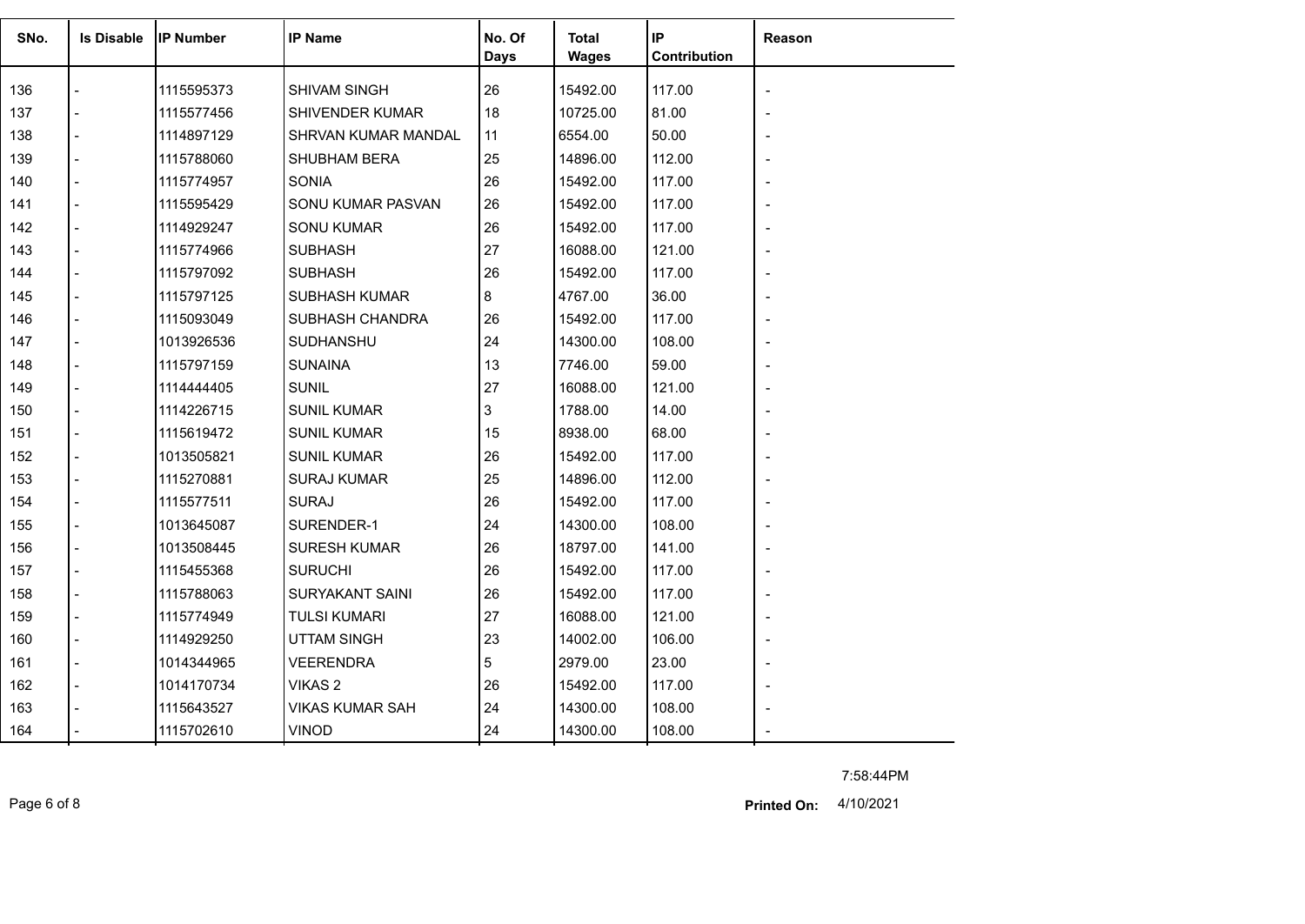| SNo. | <b>Is Disable</b> | <b>IP Number</b> | <b>IP Name</b>          | No. Of<br><b>Days</b> | <b>Total</b><br><b>Wages</b> | IP<br>Contribution | Reason                    |
|------|-------------------|------------------|-------------------------|-----------------------|------------------------------|--------------------|---------------------------|
|      |                   |                  |                         |                       |                              |                    |                           |
| 165  |                   | 1014065777       | <b>VIPIN KUMAR</b>      | 26                    | 15492.00                     | 117.00             | $\overline{\phantom{a}}$  |
| 166  |                   | 1114212014       | <b>VISHAL SAINI</b>     | 23                    | 13704.00                     | 103.00             |                           |
| 167  |                   | 1115693461       | <b>WIPIN KUMAR</b>      | 24                    | 14300.00                     | 108.00             |                           |
| 168  |                   | 1115840999       | SANJU                   | 26                    | 15492.00                     | 117.00             |                           |
| 169  |                   | 1115841010       | <b>AKASH</b>            | 24                    | 14300.00                     | 108.00             |                           |
| 170  |                   | 1115841016       | PRAYAS KUMAR            | 21                    | 12513.00                     | 94.00              |                           |
| 171  |                   | 1115841024       | LAXMI                   | 20                    | 11917.00                     | 90.00              |                           |
| 172  |                   | 1115841055       | <b>NEHA RANI</b>        | 14                    | 8342.00                      | 63.00              |                           |
| 173  |                   | 1115841063       | <b>REENA DEVI</b>       | 21                    | 12513.00                     | 94.00              |                           |
| 174  |                   | 1115841071       | <b>HADISHA</b>          | 23                    | 13704.00                     | 103.00             |                           |
| 175  |                   | 1115845746       | SANJU DEVI              | 6                     | 3575.00                      | 27.00              |                           |
| 176  |                   | 1115845752       | SARJEET KUMAR           | $\overline{2}$        | 1192.00                      | 9.00               |                           |
| 177  |                   | 1115473492       | DHARMENDRA SINGH        | 31                    | 18471.00                     | 139.00             |                           |
| 178  |                   | 1115561420       | RAJENDRA KUMAR          | 31                    | 18471.00                     | 139.00             |                           |
| 179  |                   | 1115625408       | PRADEEP KUMAR           | 31                    | 20259.00                     | 152.00             |                           |
| 180  |                   | 1115728006       | NEELKAMAL               | 31                    | 18471.00                     | 139.00             |                           |
| 181  |                   | 1115475643       | <b>VIKASH KUMAR</b>     | 28                    | 19967.00                     | 150.00             |                           |
| 182  |                   | 1115595486       | RANBIR CHAND            | 31                    | 24380.00                     | 183.00             |                           |
| 183  |                   | 1115584183       | <b>MUNIYA</b>           | 27                    | 19371.00                     | 146.00             |                           |
| 184  |                   | 1114732009       | <b>GOVIND SINGH</b>     | 27                    | 12927.00                     | 97.00              |                           |
| 185  |                   | 1115172248       | <b>VISRAM MISHRA</b>    | 27                    | 12927.00                     | 97.00              |                           |
| 186  |                   | 1115845074       | <b>MATHURA PRASAD</b>   | 8                     | 3830.00                      | 29.00              |                           |
| 187  |                   | 1114770179       | SUNIL YADAV             | 25                    | 14896.00                     | 112.00             |                           |
| 188  |                   | 1115680944       | <b>KULDEEP</b>          | 27                    | 13152.00                     | 99.00              |                           |
| 189  |                   | 1115710142       | <b>SHYAM BABU</b>       | 27                    | 13152.00                     | 99.00              |                           |
| 190  |                   | 1115710144       | <b>SUNIL KUMAR PAL</b>  | 12                    | 5845.00                      | 44.00              |                           |
| 191  |                   | 1115748937       | <b>SHIV SINGH TOMAR</b> | 27                    | 15670.00                     | 118.00             |                           |
| 192  |                   | 1115805032       | <b>RUPRAM</b>           | 27                    | 13152.00                     | 99.00              |                           |
| 193  |                   | 1115841076       | <b>KAVITA</b>           | 0                     | 0.00                         | 0.00               | Doesnt Belong To This Emp |